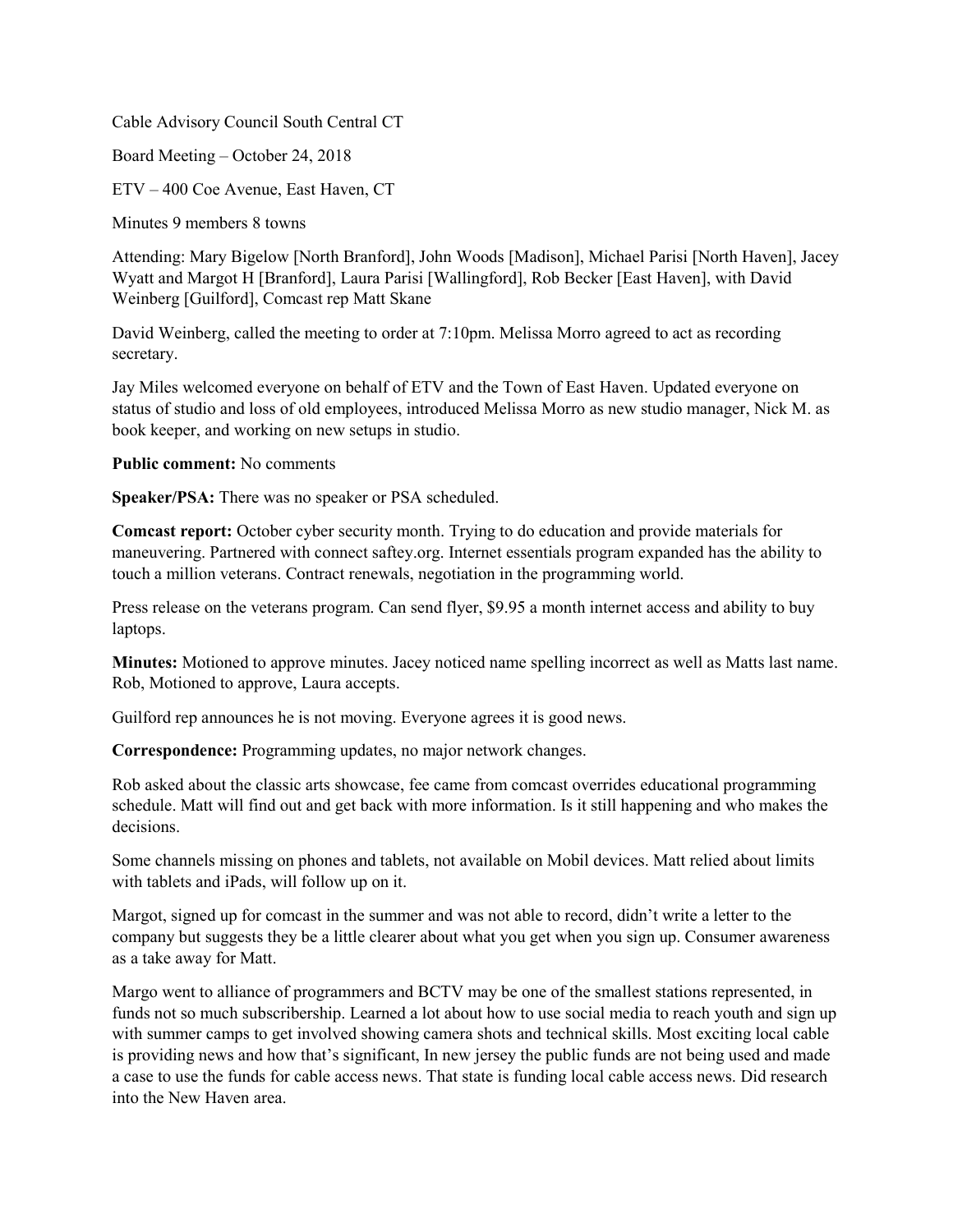**Treasurer's Report:** Include in the minutes. No motion needed. Will send an email to get to everyone.

**Unfinished business:** P Reports due from Madison; insurance and payments.

PegP CT swept it again. Paying for it on their bills. Not supposed to be a tax but it ends up being a tax. Comcast should do reports on it. Matt replied saying it isn't just Comcast, there's been a lot of back and forth about it, its out of their hands. People do not know information on the situation or where the money goes, added to next agenda for further discussion.

Net neutrality was passed then voted out, other states said they would fight it. This is a good time to oppose. Can mention this to current candidates.

Public access for all, was brought up in the past. Tabled for next meeting.

Appointment letters: Mary didn't get copy. David will send info to her.

Appointment of cochair, Rob Becker.

Answer on past minutes and history of meetings? David will follow up, wasn't really asking for more information. Will get in touch with PURA for the information.

## **New Business:**

## **Other business:** None

## **Town Reports:**

North Branford – All moved out, in the senior center currently. Town is moving slow, but their up in running currently. Not ready for December meeting switched with Guilford. New studio has a kitchen and planning a cooking show. The idea was presented to NB about renting space to other towns to hold cooking shows. One young man added to their board, he does programs and is very popular. Going to encourage him to keep working. Very busy in NB.

North Haven – Election night, Live election from Demo headquarters and Republicans at Fantasia. Did the North haven Fair and getting ready for the fair next year.

Branford – Had our bike tour, successful again. Getting ready for election coverage. Carried debates that were held in Guilford. Live election night coverage. Very excited and pleased to do it. In studio and sending out crews to both headquarters. Live Facebook feeds for it as well.

Guilford – Instructions to survey the council on fundraising strategies. Don't do much fundraising but want to create new ideas. Struggle to get money, had anonymous contributions. Looking at what happens if Comcast support dries up, what do we do, is there a function with YouTube as public access, what is our role with trying to continue. Enthusiasm for student contest again, students can try and raise money, suggested idea, a video-thon. They had a roof leak during the storms, trying to recover and get things fixed. Problems with the server, tightrope server since 2011, Aux power source failed, and been fighting for fixing the issues. Pegpedia funds research to help cover it. A lot of new board members, a new treasurer who is tied into the community heavily.

Madison – Nothing to report. Filming football.

East Haven – Changes in staff here, trying to get new programming and new producers, filming more sports. Working with frontier for monitoring circuit to make sure we don't go offline. Still working on streaming process for our content.